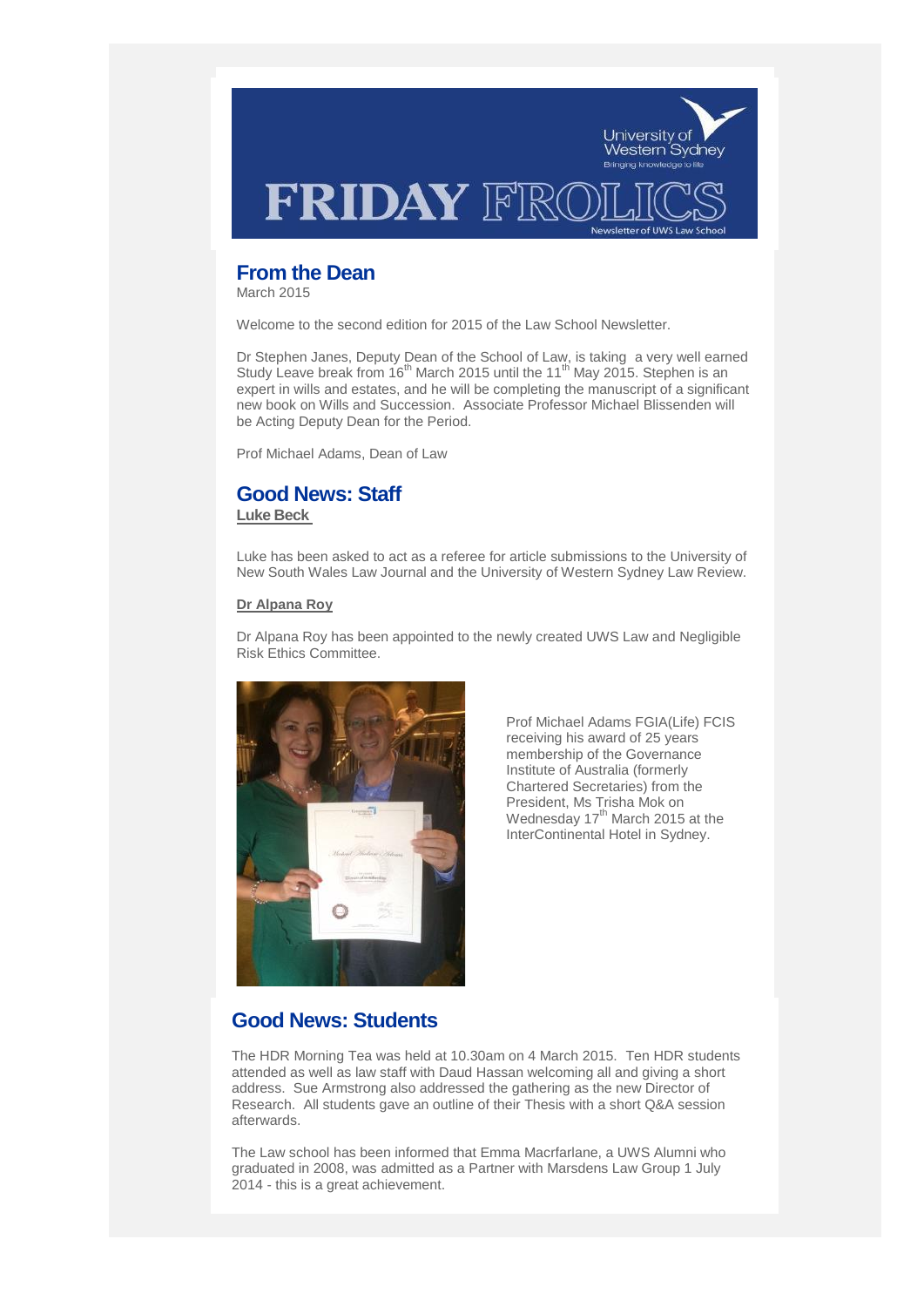## **Research**

### **Professor Michael Adams**

Professor Michael Adams was interviewed on ABC radio 702 on the topic of bribes and gifts in high office, whether corporate or government, on Tuesday  $17<sup>†</sup>$ February 2015 at 10.30am on Lynda Mottram's show.

#### **Professor Steven Freeland**

Interviewed for and quoted in 'US arms suppliers overrule courts in Australian with ITAR', *The Saturday Paper*, 24 January 2015, page 1 (see [article\)](https://www.thesaturdaypaper.com.au/news/defence/2015/01/24/us-arms-suppliers-overrule-courts-australia-with-itar/14220180001416#.VMObBi4po11)

Interviewed on PM on ABC Radio regarding recent American FAA decision regarding possible future private commercial activities on the Moon and other celestial bodies in outer space, 6 February 2015

Presentation (invited) 'The ICC, Complementarity and Sovereignty' at a symposium 'International Courts and Domestic Politics' hosted by PluriCourts - Centre of Excellence, University of Oslo, Norway, 29-30 January 2015.

Speech (invited) 'The 'Effectiveness of the International Criminal Court', hosted by The King's School / Tara Anglican Girls College, Sydney, 18 February 2015

External referee (by invitation) of article on international criminal law for the *Melbourne Journal of International Law,* February 2015

External reviewer (by invitation) of proposal for a new international law journal based in China for Routledge, February 2015.

Speech (invited) 'Small Satellites – Australia and the International Regulatory Regime', sponsored by the Space Industry Association of Australia, Mt Stromlo Observatory, Canberra, 19 February 2015

Interviewed on PM on ABC Radio regarding issues related to global problem of Child Soldiers, 2 March 2015

External referee (by invitation) of article on space law for the *Asian Journal of International Law,* February 2015

On 17-19 November 2014 Professor Steven Freeland presented to UN Space Law workshop see [full article.](http://www.uws.edu.au/auws/arounduws_home_page/uws_professor_presents_at_un_space_law_workshop)

### **Associate Professor Alpana Roy**

Associate Professor Alpana Roy presented a paper to the NSW Law Society on 'Domain Name Law: from Registration to Dispute Resolution' on 19 March 2015.



#### **Research Seminar Series**

Thank you Dr Masud Haque for organising an excellent Research Seminar for Emeritus Professor Hank Lischer from Southern Methodist University (Texas) Law School on the topic of 'Multinational enterprise structuring'. As well as a good number of law academics and HDR students, we were joined by five ATO officers.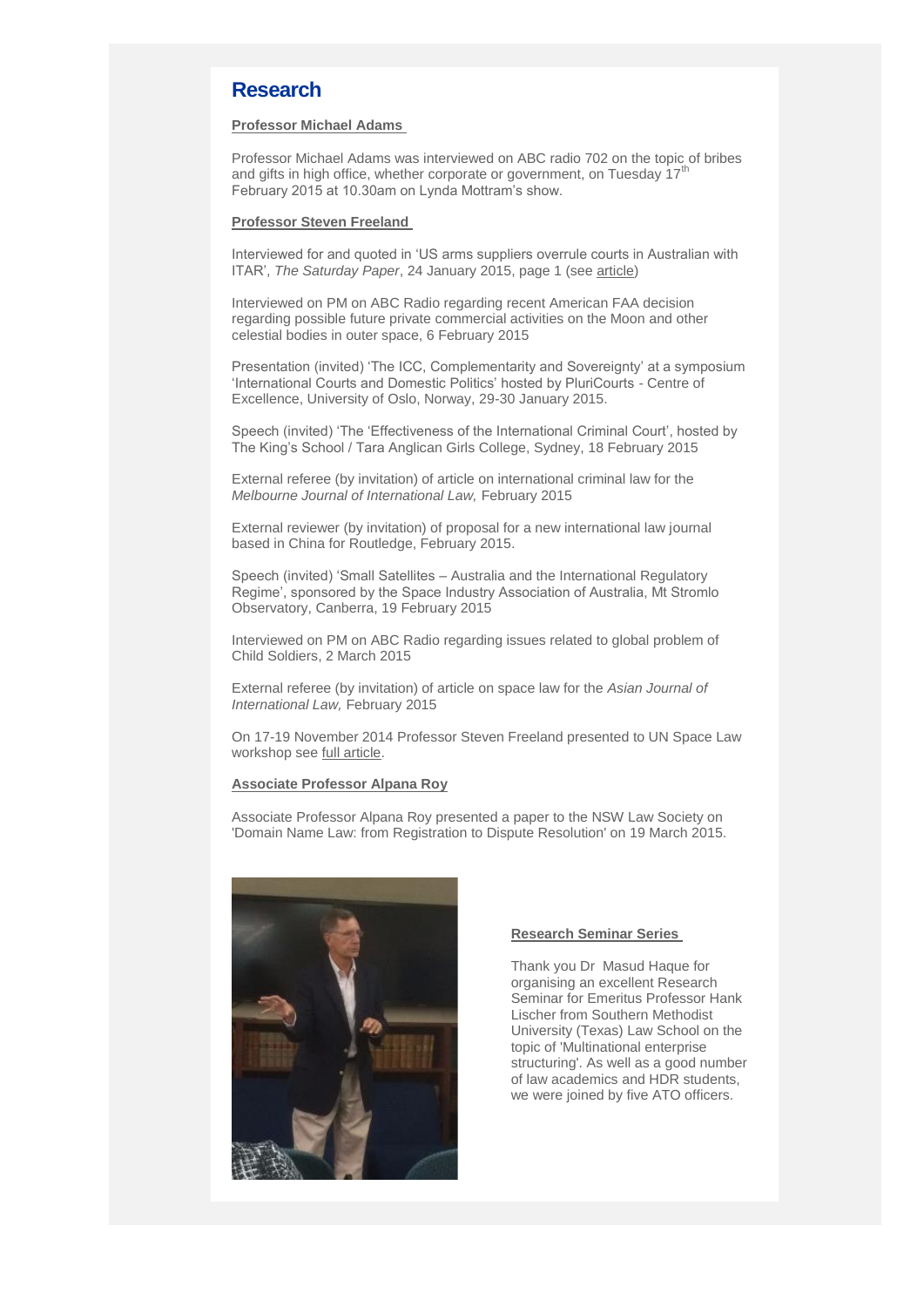# **Publications**

#### **Dr Daud Hassan**

Daud Hassan, 'Oceans - Maritime Boundary Delimitation: A Normative Standard? Part II: Is It Still Insufficiently Addressed?' (2014) 44 (6) *Environmental Policy and Law* 517–529 (with Emdadul Haque

#### **Luke Beck**

Luke Beck, 'The Establishment Clause of the Australian Constitution: Three Propositions and a Case Study' (2014) 35 Adelaide Law Review 225-250.

#### **Dr Angus Young**

Ludmilla K. Robinson and Angus Young, 'Bail-in or Bail-up? Reappraising Hong Kong's Proposed Financial Institution Resolution Procedures' (2015) 12, *International Corporate Rescue*, 15-22.

#### **Assoc Prof Michael Blissenden**

Michael Blissenden has published a piece for The Conversation on the Intergeneration Report, and its lack of detail on superannuation [see publication](http://theconversation.com/superannuation-missing-from-the-igrs-ageing-narrative-38379)

#### **Professor Michael Adams**

Professor Adams has published a piece in The Conversation "Seven-Year sentence for insider trading unlikely to deter others. [see publication](https://theconversation.com/seven-year-sentence-for-insider-trading-unlikely-to-deter-others-38916)

### **Dr Shelley Bielefeld**

Shelley Bielefeld, 'Compulsory Income Management – Exploring Counter Narratives amidst Colonial Constructions of Vulnerability' (2014) 36(4) *Sydney Law Review* 695-726. (former 'A\*' ERA ranking)

Shelley Bielefeld, 'Income Management and Indigenous Peoples – Nudged into a *Stronger Future*?' (2014) 23(2) *Griffith Law Review* 285-317. (former 'A\*' ERA ranking)

Shelley Bielefeld, 'Constitutional Recognition of Aboriginal and Torres Strait Islander Peoples: Exploring the Limits of Benevolent Language' (2014) 8(15) *Indigenous Law Bulletin* 22-26. (peer reviewed article)

## **Admin News**

Farewell to Joanne Huntington who has resigned from her role at the PCJC for a new venture at The Salvation Army Streetlevel. Many thanks to Jo for her work in the PCJC and Student Legal Services Programs over the past year and a half and to Chris who has been providing some extra assistance until the role is filled. Farewell also to Jane Lindsay who is retiring from the First year Coordinator role. Jane was instrumental in getting the support requirements for this area up and running and will be missed by many staff and students. We have moved toward creating a new role combining first year support and some other school activities and recruitment action is underway

## **From Campbelltown Campus**

### **Dr Alpana Roy**

The Law school will be holding regular weekly lunches every Thursday (this semester), commencing in Week 1 of Semester (the first one was held on Thursday 26 February.

The last Thursday of each month will be a research meeting for academics at Campbelltown to discuss their research interests and agendas in a friendly and supportive environment, and to update each other on their current and future research projects. These monthly research meetings in Campbelltown will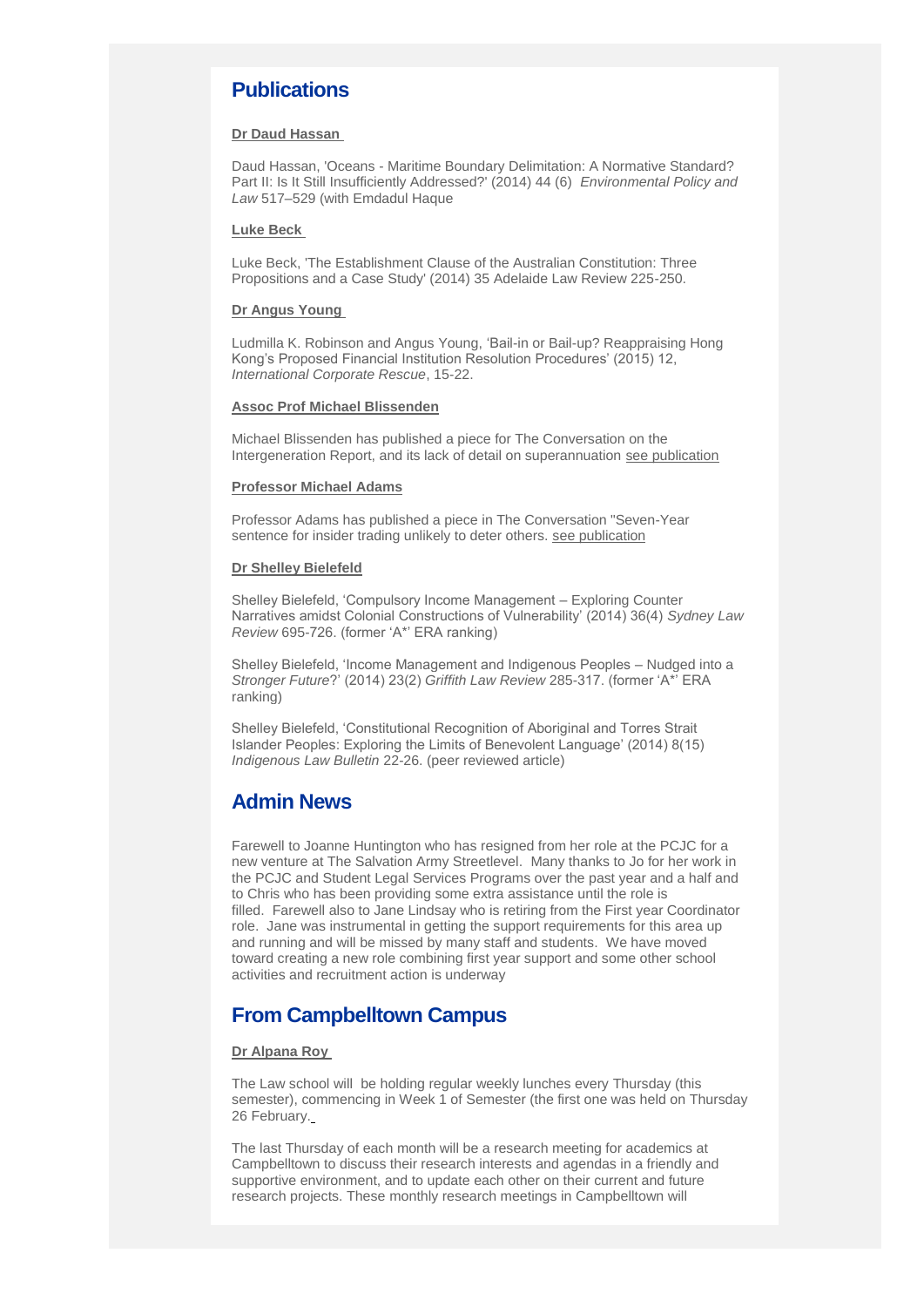commence in March – the first one scheduled to be held on Thursday 26 March 12pm -2pm. Please bring along your lunches and feel free to join us in the Campbelltown Law staff room every Thursday (this semester) at 12pm – commencing in Week 1 of Semester.

# **Community Engagement**

### **Law Camp - Nikki Bromberger**

The 2015 Law camp was huge success, thanks largely to the tireless efforts and supreme organisational skills of Jane Lindsay.

Amongst other things, our 67 first year students met the Dean and Deputy Dean, had the opportunity to listen to, and ask questions of some inspiring UWS law alumni, engaged in some legal/ethical thinking prompted by David Seedhouse, participated in several mini moots which were presided over by her Honour Justice Catherine Renshaw, and were given tips about studying law from David Sinfield members of the LSA and second or third year student volunteers.

Thank you to Catherine Renshaw for being our moot judge and Michael Adams and Stephen Janes and David Seedhouse for addressing the students. I would particularly like to thank Jane of course, but also David Sinfield who every year attends and plays an integral role in the whole of camp.



### **John Juriansz - Law Careers Seminar Series**

The first two events of the 2015 Law Careers Seminar Series - the Law Careers Fair and the "Legal Practice Areas Roundtable" were both tremendous successes. The roundtable session was attended by 47 registered students plus about 30 extra who attended without registering! I was proud to have hosted a roundtable - giving my best Tony Jones impersonation - with such an impressive panel which consisted of: Magistrate Theo Tsavdaridis (Local Court Magistrate), Sarah McNaughton SC (Criminal Law Barrister), Hasti Kalarostaghi (Partner at Hunt & Hunt Lawyers), Veronica Siow (Partner at Allens Linklaters), Ali Mojtahedi (Principal Solicitor with the Immigration Advice and Rights Centre) and Malcolm Gittoes-Caesar (Partner at Coleman Greig Lawyers).

The event stretched to 3 hours during which the students listened with rapt attention and energetically engaged during the Q&A portion of the evening. The conversation was of exceptional quality as the panellists were able to expertly respond to students who had quickly revealed their primary concern about securing that first job. Relevantly, 5 of the 6 panellists were "first in family" - including each of the three law firm partners, all of whom were UWS graduates. The three remaining events are "Choosing the Right Career" on 31 March, "Transitioning to Employment" on 21 April and "CV Writing and Interview Skills" on 12 May.